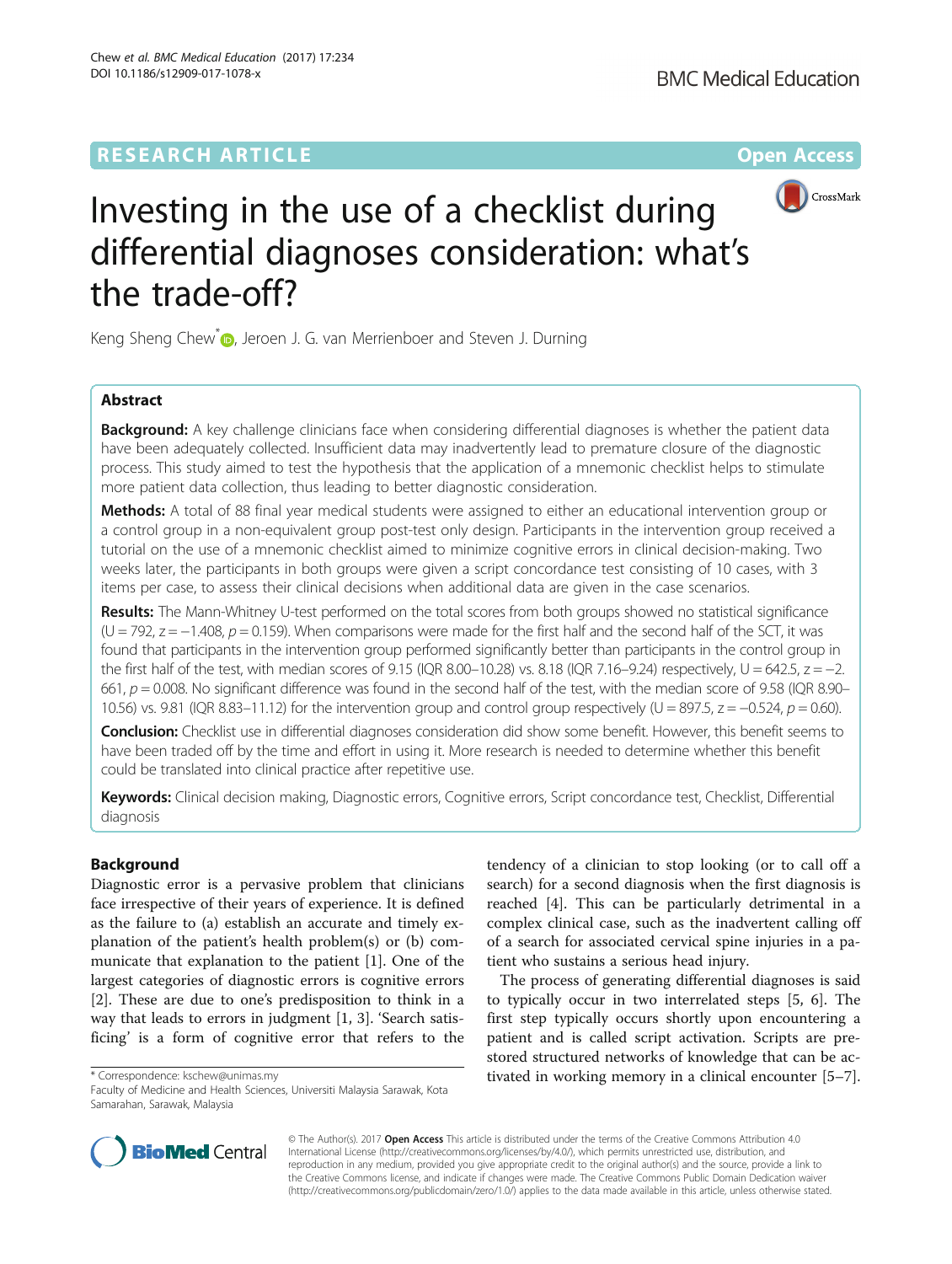Script activation is a predominantly non-analytical process whereby one generates possibly relevant diagnoses by linking a cluster of signs and symptoms with his/ her previous clinical experiences [\[5](#page-5-0), [6, 8\]](#page-5-0). As more patient data are collected, additional scripts may be activated. Next, the activated scripts are evaluated on how well they fit the clinical presentation. This stage is known as script evaluation [[5, 6](#page-5-0)]. If deemed less likely with collecting additional data, the existing script may be downplayed or eliminated [\[5, 6, 9](#page-5-0)]. This cycle of script activation and script evaluation is believed to be driven by the collection of patient data and is repeated until the point where one decides on the most probable diagnosis that best matches the clusters of signs and symptoms. At this point, the diagnostic process is brought to a closure and the best-matched diagnosis becomes the working diagnosis.

A key challenge that a clinician faces is whether he or she has adequately collected and considered enough patient data, particularly in activating illness scripts that lead to the generation of potentially lifeor limb-threatening conditions. Failure to consider these other diagnoses means that the clinician may have prematurely closed the script evaluation process. Checklists aimed to facilitate the script activation process may be helpful in preventing premature closure by stimulating more patient data collection for diagnostic consideration [\[10](#page-5-0), [11\]](#page-5-0).

The script concordance test (SCT) is a tool aimed to assess the participants' decisions in evaluating the likelihood of a given hypothesis when additional patient data is presented [[12\]](#page-5-0). Each case in SCT is structured with an initial brief clinical vignette that typically contains elements of uncertainty, imprecision or incompleteness. This is then followed by a series of items to evaluate clinical judgment when additional data is provided [\[12](#page-5-0)]. Each item has three parts. The first part consists of a hypothesis framed either in the form of a diagnostic possibility, an investigative option or a management option (phrased as "If you are thinking of.."). The second part consists of a new clinical finding that may or may not

Table 1 The TWED Checklist

have an effect on the probability of the hypothesis to be evaluated (phrased "…and then you find…"). The third part is the part where the participants are assessed on, i.e., their evaluation decisions on the likelihood of the given hypothesis based on available additional data measured on a 5-point Likert scale (phrased as "this option would become…").

With the use of a SCT, this paper aimed to test the hypothesis that the use of a mnemonic checklist, known as the TWED checklist (where the letter  $T' = '$ threat', 'W'  $=$  'what else', 'E'  $=$  'evidences' and 'D'  $=$  'dispositional influence'; see Table 1) [\[13\]](#page-5-0), aids the script evaluation stage by stimulating the consideration of additional relevant patient data, thus, leading to better clinical decisions. The use of this checklist in aiding differential diagnoses generation has been addressed in a previous study [[11](#page-5-0)].

## **Methods**

## Participants

A total of 88 final year (Year 5 cohort 2014/2015) medical students from Universiti Sains Malaysia (USM) (mean age =  $23.20$ , SD =  $0.42$  years;  $44\%$  male) participated in this anonymous, voluntary study using a nonequivalent control group, posttest-only design. The undergraduate medical program in USM is a five-year program, where the first 3 years are considered as the pre-clinical years and Years 4 and 5 are the clinical years (although students in Years 2 and 3 have some clinical exposure in history taking and physical examination). To qualify for Year 5 clinical clerkship, all these students had satisfactorily passed the examinations in Year 4 clerkship including internal medicine, pediatrics, general surgery, obstetrics, gynecology and psychiatry. All students go through their clinical clerkship in different disciplines on a rotational basis in groups of 20–30 students per clinical group. Two out of four clinical groups were randomly assigned to receive educational intervention ( $N = 48$ , mean age = 23.17, SD = 0.37 years; 45.8% male) and another two clinical groups were assigned as the control ( $N = 40$ , mean age = 23.22, SD = 0.48 years; 42.5% male). Participants in the control group

| T = life or limb Threat                                                                                                                                                        | $W = Wronq?$                                                                                                                                                           |
|--------------------------------------------------------------------------------------------------------------------------------------------------------------------------------|------------------------------------------------------------------------------------------------------------------------------------------------------------------------|
| (What are the life or limb threatening conditions in this patient?)                                                                                                            | (What if I am wrong? What else could it be?)                                                                                                                           |
| This quadrant encapsulates the rule-out-worse-case scenarios (ROWS)<br>heuristics as a form of cognitive forcing strategy as well as to de-bias<br>anchoring and triage cueing | To de-bias search satisficing, anchoring, confirmation, availability<br>biases, etc                                                                                    |
| $E =$ Evidences                                                                                                                                                                | $D = Dispositional factors$                                                                                                                                            |
| (Do I have sufficient evidences for or exclude this diagnose?)                                                                                                                 | (What are the Environmental & Emotional (2Es) dispositions influencing<br>my decision?)                                                                                |
| To de-bias anchoring, confirmation bias, blind spot, myside bias, ego<br>bias, etc                                                                                             | These dispositional factors that may affect our decision making.<br>Examples: Environmental – chaotic, busy working place, Emotional –<br>sleepiness, tiredness, anger |
|                                                                                                                                                                                |                                                                                                                                                                        |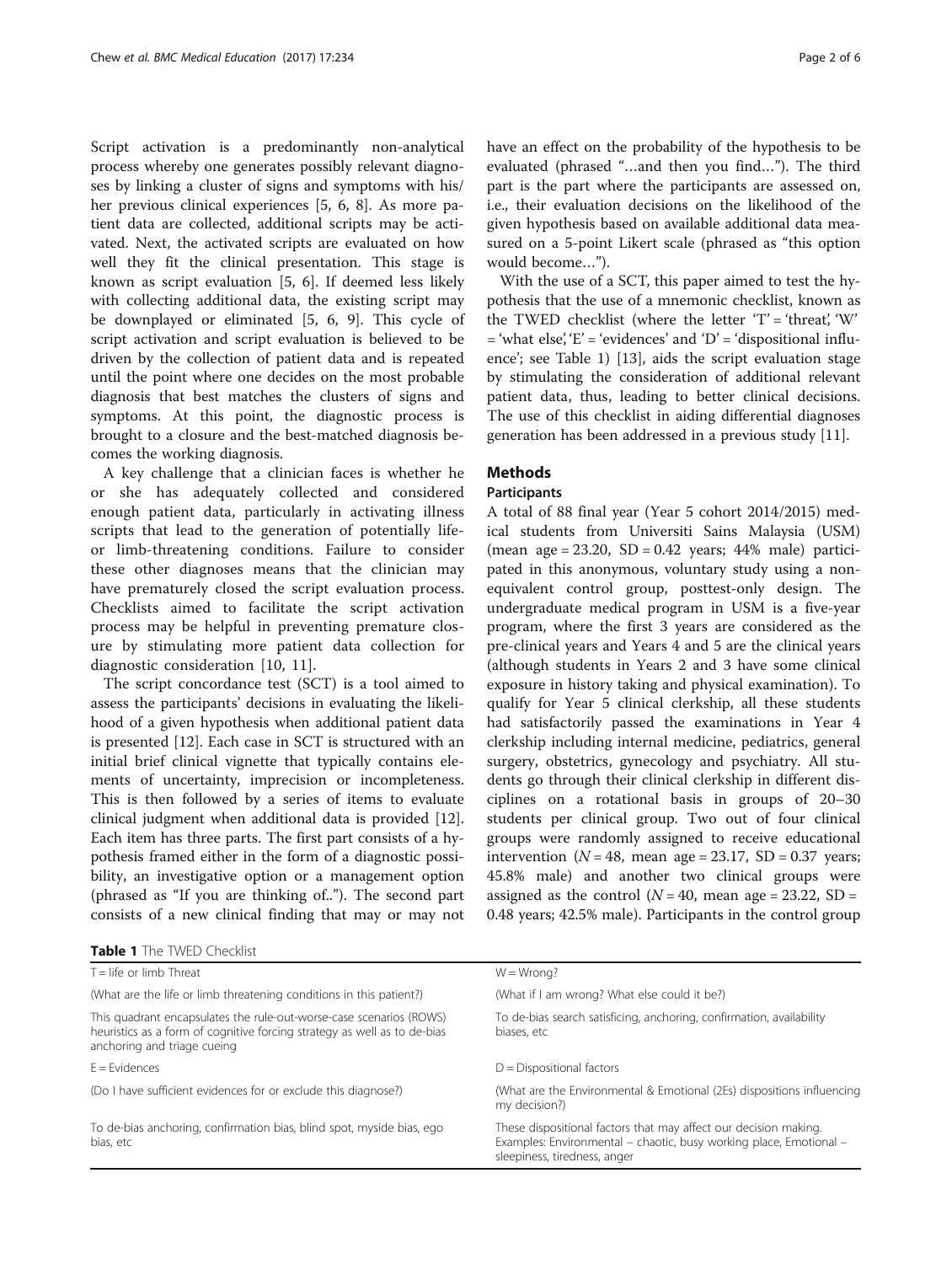did not receive any educational intervention on the use of the TWED checklist.

## Materials

The educational intervention received by participants in the intervention group consisted of a 2-h tutorial on factors contributing to making diagnostic errors, strategies to minimize the risk of committing cognitive errors, including the application of the TWED mnemonic checklist in clinical cases (hence, the group is named, the 'TWED group'). This tutorial was given in a classroom setting of about 20–30 participants. A hand-out of the tutorial was also given to the participants during the class.

The TWED mnemonic checklist is a recently developed checklist aimed to minimize cognitive errors [\[11, 13\]](#page-5-0). In particular, the quadrants 'T', 'W' and 'E' may be helpful in stimulating the collection and consideration of more patient data whereas quadrant 'D' acts as an overarching selfreflective mechanism to guard against premature closure due to extrinsic influences. As an example, suppose the participant is given this initial brief clinical scenario: "A 45-year old man complains of chest pain and shortness of breath after a blunt trauma to the chest". Immediately, the participant is likely to activate pneumothorax and/or myocardial contusion scripts. In a question that follows this brief scenario, the participant is given a conditional statement in two parts: "If you were thinking of ordering an electrocardiography (ECG)", "and then you were to find lower rightsided chest tenderness on palpation". He or she is then asked to evaluate the usefulness of ECG on a 5-point Likert scale. By reflecting on the first and second quadrant of the TWED checklist ("T = threat" and "W = what else"), the additional data of "right-sided lower chest tenderness on palpation" may stimulate the activation of the additional illness script of rib fracture. Whereas reflecting on the third quadrant ("E = evidence") may trigger the consideration of how well this additional data of "right-sided lower chest tenderness on palpation" fits as an evidence for the existing scripts of pneumothorax and myocardial contusion. The hypothesis is that these considerations using the checklist could strengthen the diagnoses of pneumothorax with the associated diagnosis of rib fractures, and lead to better decision making for evaluating how useful an ECG would be.

As previously stated, an SCT test (consisting of 10 cases, with 3 items per case) was used to assess the participant's decisions on the likelihood of a given hypothesis when additional patient data are given. Based on the principles of SCT development [\[12](#page-5-0), [14\]](#page-5-0), each of these cases was constructed with a short clinical vignette followed by three items with three parts for each item. An example of the components of an SCT case (the first case of these 10 cases) is given in Table 2. The participants' responses to this part will be scored based on the scoring key described below.

|  | Table 2 Example of a case constructed with 3 items, with 3 parts |  |  |  |
|--|------------------------------------------------------------------|--|--|--|
|  | for each item in script concordance test                         |  |  |  |

| for each item in script concordance test                                                                                                       |                                                       |                                                                                                                                                                                                                             |  |  |      |
|------------------------------------------------------------------------------------------------------------------------------------------------|-------------------------------------------------------|-----------------------------------------------------------------------------------------------------------------------------------------------------------------------------------------------------------------------------|--|--|------|
| Case 1                                                                                                                                         |                                                       |                                                                                                                                                                                                                             |  |  |      |
| A 45-year old man complains of chest pain and shortness of breath after<br>a blunt trauma to the chest is brought to the emergency department. |                                                       |                                                                                                                                                                                                                             |  |  |      |
| If you were thinking of                                                                                                                        | and then you were<br>to find                          | you would then<br>consider this<br>action<br>-2 completely or<br>almost completely<br>unnecessary<br>-1 less useful<br>0 neither more nor<br>less useful<br>+1 useful<br>+2 completely or<br>almost completely<br>necessary |  |  |      |
| Ordering an<br>electrocardiogram (ECG)                                                                                                         | Lower right-sided<br>chest tenderness on<br>palpation | $-2$ $-1$ 0 $+1$ $+2$                                                                                                                                                                                                       |  |  |      |
| Ordering a computed<br>tomography of the brain<br>(CT brain)                                                                                   | No history of loss of<br>consciousness                | $-2$ $-1$ 0 $+1$ $+2$                                                                                                                                                                                                       |  |  |      |
| Ordering an abdominal<br>radiograph                                                                                                            | Soft and non-tender<br>abdomen on palpation           | $-2$ $-1$ 0 $+1$                                                                                                                                                                                                            |  |  | $+2$ |

The ten SCT cases were developed by one of the authors (KSC) and were independently reviewed by two emergency physicians to ascertain that the cases in this test were a reasonable sample of frequently occurring cases that future house officers commonly encounter. The two emergency physicians also evaluated the comprehensibility of these cases including their readability as well as grammatical correctness. Feedback received was incorporated in the revised version of the cases. The detailed descriptions of the 10 cases are provided as Additional file [1](#page-5-0).

Ten emergency physicians from different hospitals and institutions in Malaysia were invited to become the panel members in the development of the scoring key for the cases and all of them agreed. All panel members had at least 15 years of experience as clinicians and at least 10 years in the field of emergency medicine. To account for the variability of experts' responses to a particular clinical situation, the recommended aggregate scoring method [\[12, 14\]](#page-5-0) was adopted. In this aggregate scoring method, although the answer provided by the greatest number of panel members is assumed to be the optimal decision under the given situation, other answers provided by other panel members reflect a difference of interpretation that still merits proportional credit [[12, 14\]](#page-5-0). For example, in one of the items, nine out of 10 experts chose the response "-1" and one of them chose "-2". The response selected by most experts or the modal response (in this case, "-1") is credited with the maximum credit of 1 mark. Other responses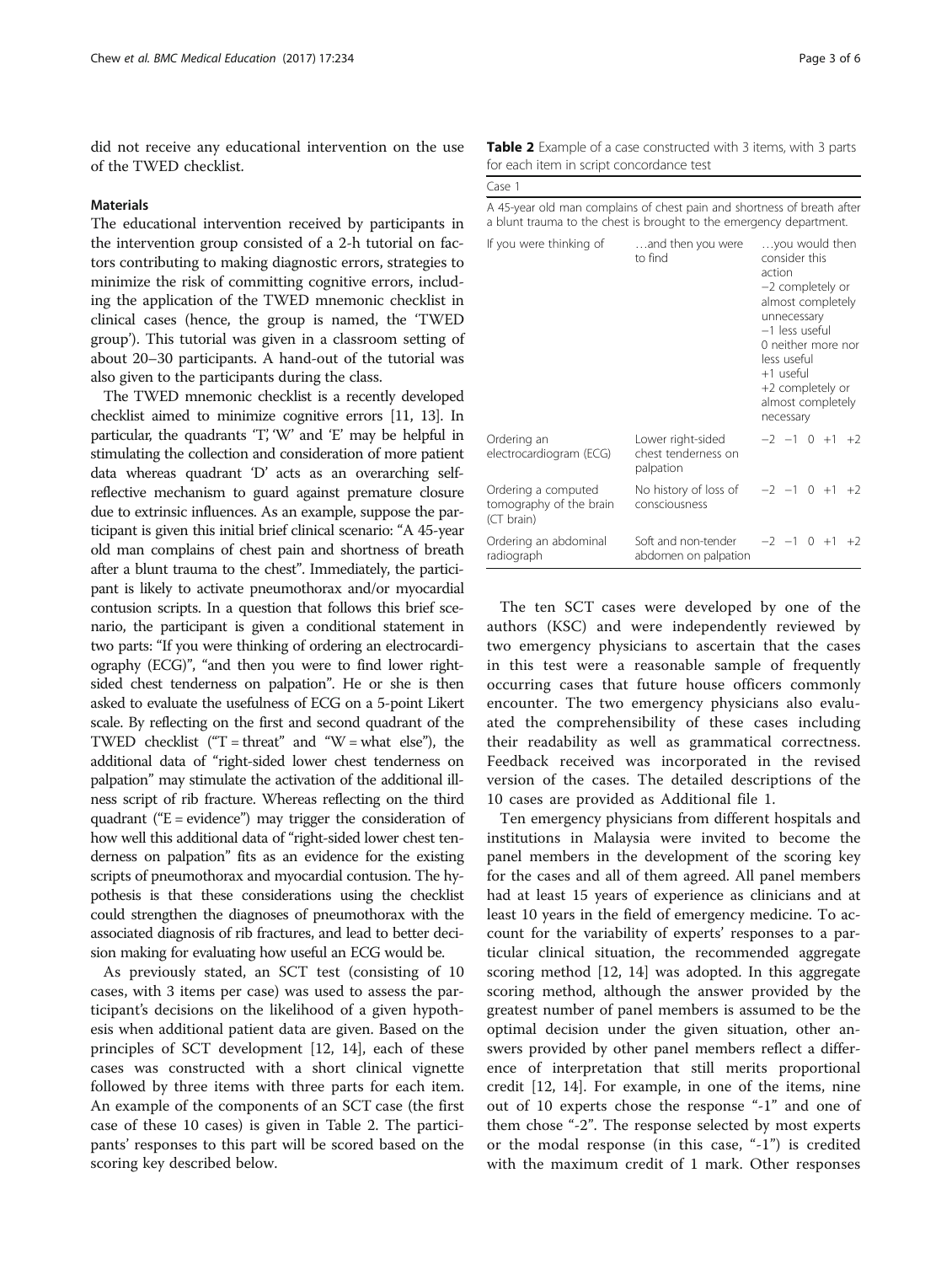are given partial credit in proportion to the number of experts who selected that particular response divided by the modal (in this example, the response "-2" is accorded 1/9 or 0.18 point). Each of these three items is given a maximum credit of 1 point and as there are three items per case, there would be a total of 3 points per case. Thus, the maximum score of each case is 3 points and the maximum score of the whole SCT is 30 points. A worked example as described above is shown in Table 3.

## Procedure

The educational intervention for the TWED group was implemented at the beginning of the participants' 2 week emergency medicine rotation. The participants were told to use the checklist as often as they could during their 2 weeks' rotation. Two weeks later, the participants were asked to independently complete the paperbased SCT in a classroom setting. They were also told to use on the TWED checklist when answering the SCT. Students in the control group were similarly asked to complete these same 10 cases. These students were not exposed to the educational intervention of using the TWED checklist. After completion of the SCT, a general feedback was obtained on the participants' perception on applying the TWED checklist during the SCT.

Based on the guideline by Fournier et al. (2008) [\[14](#page-5-0)], all participants were given 30 min to complete the test. Ethics approval from the institutional ethics and research committee of Universiti Sains Malaysia was granted for this study.

## Results

The Mann-Whitney U-test was used to analyze the total score differences between the two groups as the normality of data cannot be assumed in the intervention group with the Shapiro-Wilk test (skewness z-value = 2.86, and kurtosis z-value = 3.53,  $p = .04$ ). Homogeneity of variances in the sample was verified by using the nonparametric Levene's test ( $p = 0.33$ ).

The inter-rater reliability of the 10 panel members, determined using two-way mixed effect model of intra-class correlation coefficient (ICC), was found to be 0.93 (95% CI 0.89–0.96). The Cronbach's alpha for the internal consistency of the test was 0.93, which is very good.

All participants from both groups completed the SCT consisting of 10 cases (with 3 items per case) within the

**Table 3** Example of how the scoring key is developed based on the aggregate scoring method in script concordance test

| UIT LITE ayyITCYALE SCUTTING THELITUM ITT SCITUL CUTICULUATICE LESL |  |                       |  |  |  |  |
|---------------------------------------------------------------------|--|-----------------------|--|--|--|--|
| Response                                                            |  | $-2$ $-1$ 0 $+1$ $+2$ |  |  |  |  |
| Number of experts who choose this response 9 1 0 0 0                |  |                       |  |  |  |  |
| Transformed score                                                   |  | $1/9$ 9/9 0 0 0       |  |  |  |  |

stipulated time of 30 min. None of the questions were left unanswered. The median total scores for the TWED group and control group were 18.65 (inter-quartile range, IQR, of 16.96–20.34) and 18.15 (IQR 16.79 to 19.37) out of 30, respectively, U = 792, z =  $-1.408$ ,  $p = 0.159$ . Thus, no significant difference between groups was found.

However, as the consideration of more patient data resulting from the use of the TWED checklist might possibly have been a time-consuming effort affecting the performance of the participants in the TWED group, a comparison between the TWED group and the control group was made for the first half and the second half of the SCT. It was found that in the first half of the SCT, participants in the TWED group outperformed participants in the control group. But no similar difference was noted in the second half of the SCT. A Mann-Whitney test performed on the test scores for the first half of the test (first 5 cases) showed that the median score of those in the TWED group was 9.15 over a total of 15 marks (IQR 8.00–10.28), and this is significantly higher than the median score in the control group, 8.18 (IQR 7.16– 9.24), U = 642.5,  $z = -2.661$ ,  $p = 0.008$ . This is not the case with the second half of the test, where the median scores in the intervention group and control group were 9.58 (IQR 8.90–10.56) and 9.81 (IQR 8.83–11.12), respectively, U = 897.5,  $z = -0.524$ ,  $p = 0.60$  (see Table 4).

With regards to the feedback on the use of the checklist among participants in the TWED group, although most of these participants felt that the SCT was not too difficult to perform, a number of them felt that the duration of 30 min was too short for them to thoroughly apply the TWED checklist in all cases. A few of them commented that they had apparently spent too much time on the initial few cases so that they had to rush through the rest of the cases. This seems to be in keeping with the observations from the statistical results that the TWED group outperformed the control group in the initial few cases, but not for the subsequent cases because of the trade-off between using the checklist and time pressure with completing the test.

#### **Discussion**

The results of this study partly support the hypothesis that the use of a checklist aids the script evaluation stage. The checklist appeared to benefit the TWED

**Table 4** Results of the SCT score in the TWED group vs control group

|                     | TWED group |                | Control group |             |  |
|---------------------|------------|----------------|---------------|-------------|--|
|                     | Median     | IOR.           | Median        | IOR         |  |
| First half of test  | 915        | $8.00 - 10.28$ | 818           | 7.16-9.24   |  |
| Second half of test | 958        | 8.90-10.56     | 9.81          | 8.83-11.12  |  |
| Total test score    | 18.65      | 199.96-20.34   | 1815          | 16.79-19.37 |  |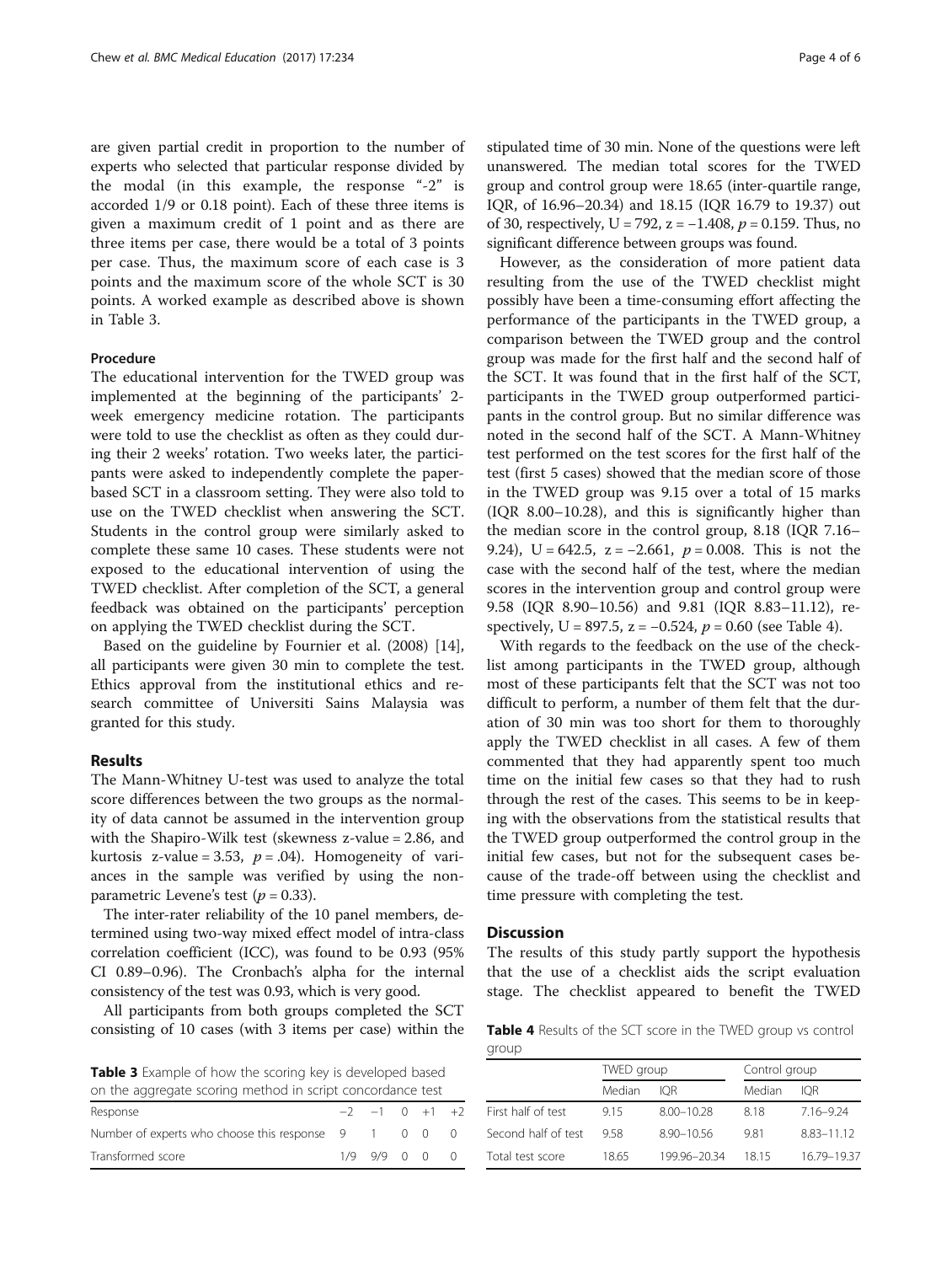group by acting as a self-regulatory prompt for a more careful consideration of the additional patient data, which in turn, may have resulted in the activation of additional illness scripts. This minimizes the risk of committing premature closure but also seems to take more time. This is in keeping with the observation that participants in the TWED group outperformed those in the control group for the first half of the test scores, but not for the second half.

Thus, it seems that the participants in the TWED group applied the checklist in the first half of the SCT and hence attained better scores, but as the application of the TWED checklist was a relatively new task for these participants, it was a time-consuming effort. In a time-pressured setting (such as in this study), they might have had to abandon the use of the checklist in the second half of the test in order to complete all items in time. This is consistent with the comments given by some of the participants in the TWED group who felt that the 30 min given to them were not adequate to complete the full test comfortably.

This inconsistency between test results for the first half and the second half of the SCT could be explained by the postulation that while the application of the TWED checklist might have benefited the participants if given as much time as needed, this checklist may have also imposed a heavier cognitive load on these participants compared to participants who were not given the checklist (the control group). A higher cognitive load imposed by the task typically leads to the need to invest more mental effort and/or more time to accommodate the task demands [[15](#page-5-0), [16](#page-5-0)].

Undoubtedly, considering differential diagnoses is a complex cognitive task with a high level of element interactivity. Element interactivity refers to the necessity for multiple items to be held and processed simultaneously in working memory [\[16](#page-5-0)]. Learning the names of the different muscles in the upper limb has a low level of element interactivity as each of these muscles can be learned serially and independently from one another. The consideration of differential diagnoses, in contrast, imposes a high level of element interactivity as the clusters of signs and symptoms need to be held simultaneously in working memory for consideration. While it is essential for pre-stored items such as illness scripts to be activated into working memory, the capacity of working memory is severely limited [[7, 16, 17](#page-5-0)]. Miller (1956), for example, in his classic paper [\[17](#page-5-0)] stated that working memory is capable of holding about 7 (plus or minus 2) items at a given time. In other words, the advantage of using this relatively new checklist was traded off with the additional cognitive load imposed.

Future studies should look at the effect of the TWED checklist after the participants have repeatedly used it in

practice over a long period of time. Repetitive practice will allow for more illness scripts construction and assimilation of the checklist [\[7, 16\]](#page-5-0). In this regard, it is likely that through repetitive practice, dealing with the questions posed in the TWED checklist can eventually be embedded seamlessly in differential diagnoses consideration.

Studies could also be done to look at the differential effects of the checklist on the various types of cognitive load. Cognitive load is a multi-dimensional concept describing the load imposed on the cognitive system due to a task performance [[15](#page-5-0), [16\]](#page-5-0). Sweller et al. (1998) [[16](#page-5-0)] described three distinct types of cognitive loads, i.e., intrinsic, extraneous as well as germane cognitive loads. While intrinsic load is an inherent function of performing a task and cannot be altered by changing the instructional design, extraneous load is the unnecessary load imposed due to a poorly designed instruction. Germane load, on the other hand, refers to the load that directly contributes to the construction of more illness scripts as well as task automation so long as the total cognitive load (intrinsic plus extraneous plus germane cognitive load) stays within the limitation of the working memory. The brevity and the mnemonic structure of the TWED checklist could have minimized the total cognitive load to ensure that it stays within the limitation of the working memory, while the yielded germane load of its application allows for the assimilation of the checklist after repetitive practices.

This study has a number of limitations. Although participants in both groups were medical students who had successfully passed the examination required to qualify them for final year study, it was conducted as a nonequivalent, post-test only design without a similar pretest. Although student cohorts have identical backgrounds and were randomly assigned to the experimental groups, there is still the possibility that participants in the two groups might have differed in terms of the depth of their prior knowledge and experience. This might have had a confounding effect on their test performance. Secondly, as this study was conducted in a classroom setting, it lacks the ecological validity of a real clinical environment. Thirdly, this study entails testing the use of checklist on a single occasion, which may not reveal the potential long-term effects. Fourthly, unlike the participants, although the expert panel members were told of the guideline [\[14](#page-5-0)] where each item is allocated 1 min for completion, no strict time limit was imposed on the expert panels to complete their responses. Should the panel members be given a similar time limit of 30 min to complete their responses, this might have produced a scoring key that is more reflective of expert responses in a time-pressured setting. Besides, there have been some recent concerns with regards to the validity of the recommended aggregate scoring method in